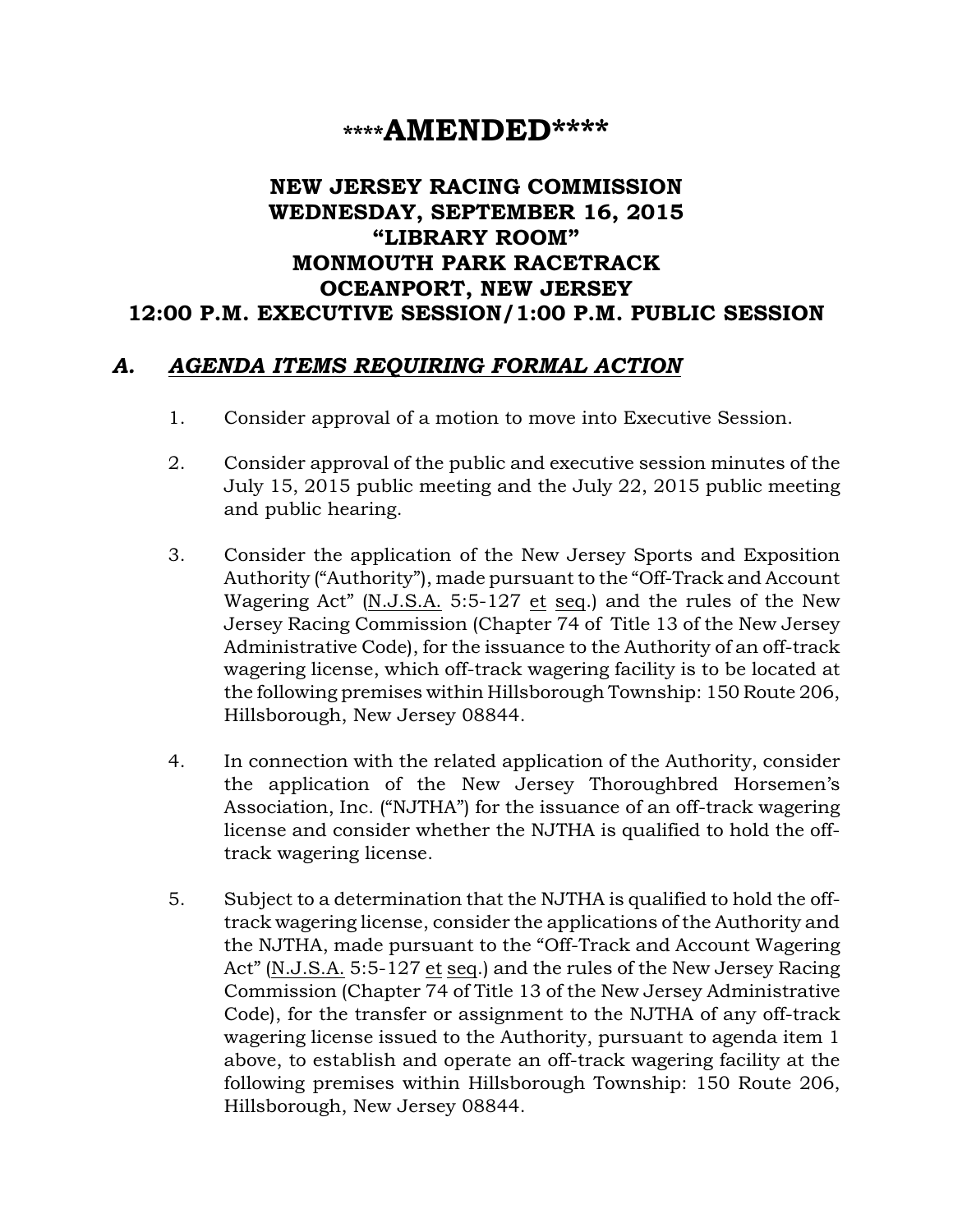#### Page 2 of 3

- 6. Subject to a determination to approve the transfer or assignment of said off-track wagering license from the Authority to the NJTHA in connection with the further application of the NJTHA as set forth in agenda item 5 below, consider whether Darby Development, LLC is qualified, pursuant to N.J.A.C. 13:74-4.2, to perform the functions subject of a contract or agreement authorizing it to conduct or operate the Hillsborough Township off-track wagering facility for the NJTHA and to act as the agent of the NJTHA in all off-track wagering matters approved by the Racing Commission.
- 7. Subject to a determination to approve the transfer or assignment of said off-track wagering license from the Authority to the NJTHA and further subject to a determination that Darby Development, LLC is determined qualified pursuant to agenda item 4 above, consider the additional application of the NJTHA for approval for its entering into a contract or agreement authorizing Darby Development, LLC to conduct or operate the Hillsborough Township off-track wagering facility for the NJTHA and to act as the agent of the NJTHA in all offtrack wagering matters approved by the Racing Commission.
- 8. Consider approval of the wagering format and racing officials for the 2015 Monmouth Park at the Meadowlands thoroughbred fall race meet commencing on October 1 through October 31, 2015.
- 9. Consider approval of the wagering format and racing officials for New Meadowlands Racing's harness 2015 fall meet commencing on November 13 through December 26, 2015.
- 10. Consider distribution of the Casino Simulcasting Special Fund monies accumulated in 2014 in the amount of \$535,768.11.
- 11. Consider ratification of the approval granted concerning the following handicapping contests:
	- a) National Handicapping Championship handicapping contest held at Monmouth Park on Saturday, July 25, 2015.
	- b) National Handicapping Championship handicapping contest held at Monmouth Park on Saturday, August 29, 2015.
	- c) Monmouth Park and Woodbine Handicapping Challenge held at Monmouth Park on Sunday, September 13, 2015.